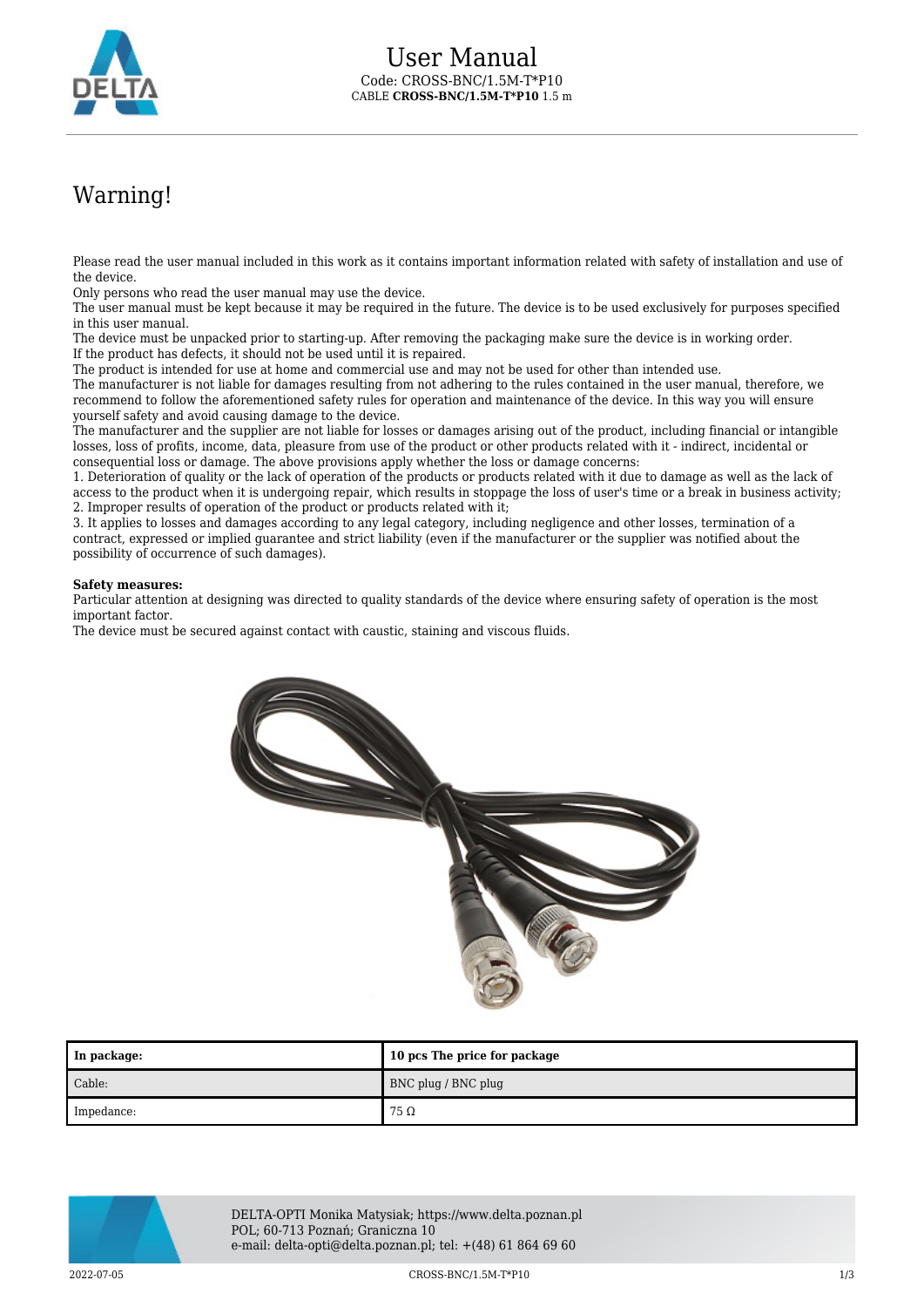

## User Manual Code: CROSS-BNC/1.5M-T\*P10 CABLE **CROSS-BNC/1.5M-T\*P10** 1.5 m

| Length of the cable: | 1.5 <sub>m</sub>                                                                                                        |
|----------------------|-------------------------------------------------------------------------------------------------------------------------|
| Main features:       | • Highly flexible, with a sheath diameter of only 3 mm, ideal for RACK cabinets usage<br>• Very easy and quick assembly |
| Weight:              | $0.04$ kg                                                                                                               |
| Guarantee:           | 2 years                                                                                                                 |



Package: